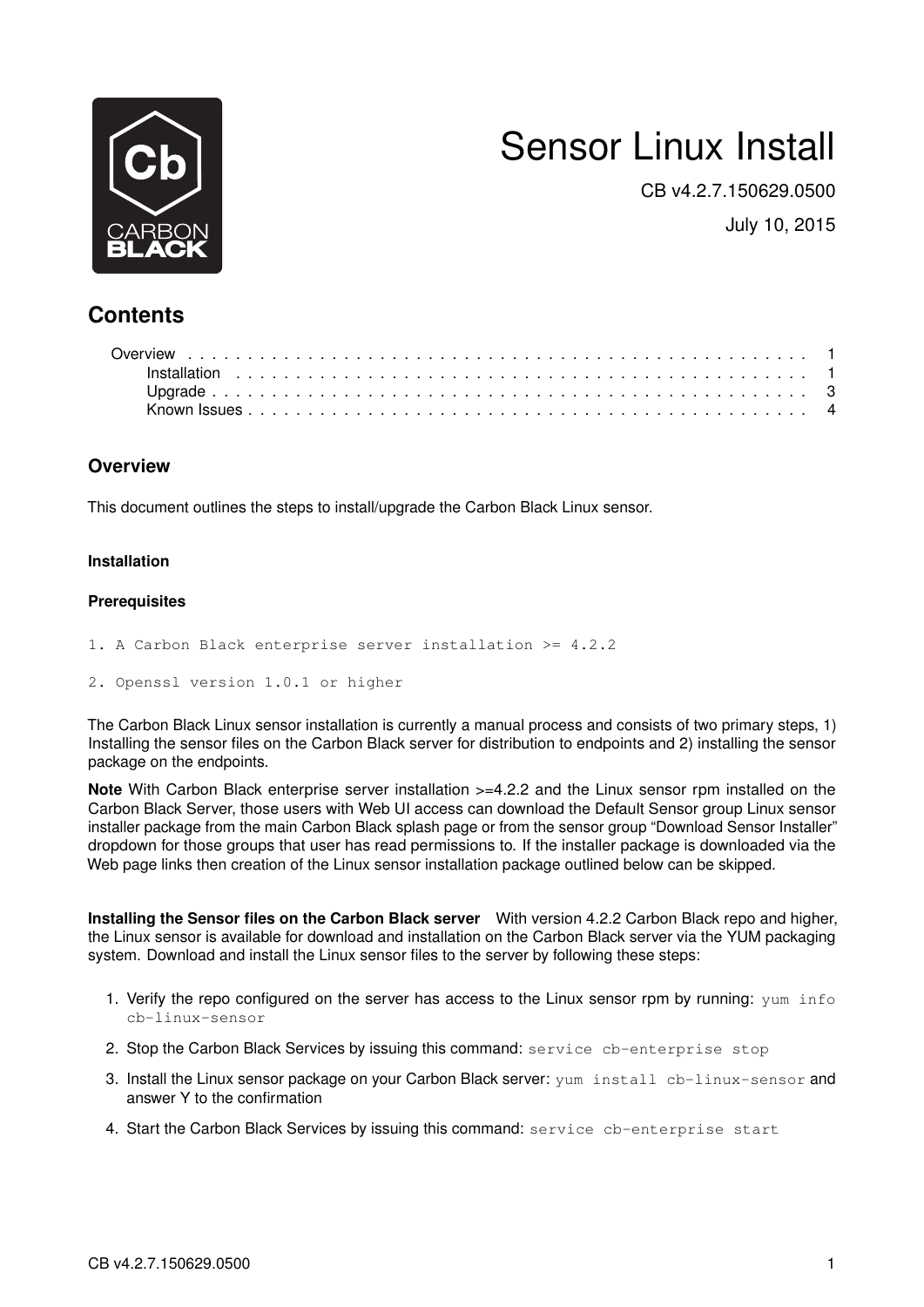**Download the Sensor package from the Carbon Black GUI or manually create it** Please follow the steps in "Installing the Sensor files on the Carbon Black server" before performing any of these steps.

1. Download the Linux sensor package for the Default Sensor group by clicking on the "Linux Sensor" link on the main splash page after logging into the Carbon Black server.



Or When logged as a user with read permissions for a specific sensor group, the user can navigate to the Sensor Group page (Administration / Sensor link), select the "Download Sensor Installer" button and select "Linux Standalone RPM". The browser will inform you of the Sensor package file download, save the package to disk.

| <b>SEP BLACK</b> | $Q$ Search $\blacktriangledown$ | Investigations                                           | $\equiv$ | $\clubsuit$ Administration $\blacktriangledown$                                                                                           |  |
|------------------|---------------------------------|----------------------------------------------------------|----------|-------------------------------------------------------------------------------------------------------------------------------------------|--|
|                  | <b>S</b> Default Group ▼<br>10  | + Create Group<br>Operating System Versions <sup>6</sup> | 10       | ▲ Download Sensor Installer ▼<br>Windows Standalone EXE<br>Windows MSI for GPO Installation<br>OSX Standalone PKG<br>Linux Standalone RPM |  |

2. Or manually create the Linux sensor installation package.

The installation package is created on the Carbon Black enterprise server. A script is used to package the installer files with the server settings.

Install the Carbon Black Linux sensor files on the server using the steps "Installing the Sensor files on the Carbon Black server" above and then execute the following command:

/usr/share/cb/cbsensorinstallergen –installer-file=[path to Linux .rpm file],[path to Linux .sh file] –os=linux –package-path=[dir path to save the output package]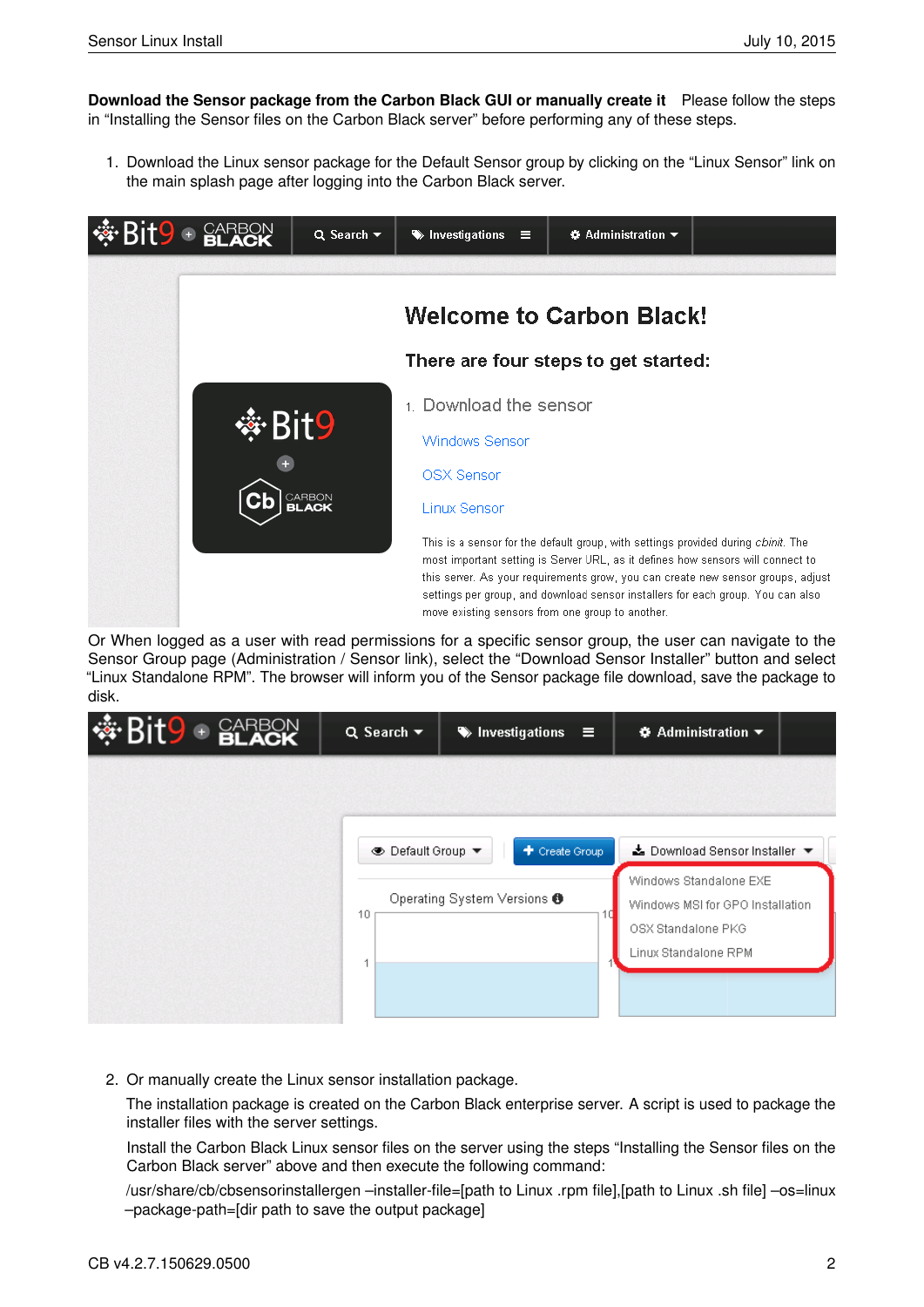The –sensor-group option can also be used to target the installer to a specific sensor group. This is defaulted to "Default Group". The –help option displays command line help for the script.

The output file is a gzipped tarfile that contains the installer, an installer script (.sh) and the sensorsettings.ini that are required for installation. A readme.txt is also included that includes the CB server and sensor group name that a sensor would register with upon installation.

3. Install the Linux sensor installation package on a Linux client(s)

Copy the .tar.gz sensor installation package to the client.

Untar the .tar.gz file (do not just open, the contents need to be unzipped on disk).

Execute the .sh file and follow any installation prompts. This will install the Linux sensor using the configuration provided in the sensorsettings.ini file.

At this point, the Linux sensor will be installed and running. The sensors pane in the enterprise server administrative interface should show the sensor as registered and checking in.

#### <span id="page-2-0"></span>**Upgrade**

#### **Prerequisites**

1. A Carbon Black enterprise server installation >= 4.2.2

2. A Linux endpoint running a previous version of the Carbon Black Linux Sensor

3. A newer version of the Linux sensor downloaded and installed on the Carbon Black Server (see Installation, Prerequisites, step #3)

Linux clients that are running the Carbon Black Linux sensor can be upgraded automatically via the server or manually at the endpoint. Currently, the server based Linux sensor upgrade is a global (all-or-none) setting in the cb.conf file on the Carbon Black enterprise server. Unlike the installer package, the Linux sensor upgrade .tar.gz file does not require any preprocessing.

To enable a Linux sensor upgrade package for deployment via the server, the following steps are required:

- 1. Install the Linux sensor package on your Carbon Black server by following the "Installing the Sensor files on the Carbon Black server" step.
- 2. Modify the cb.conf setting *SensorUpgradeLinux*

When no upgrade is desired, this setting is set to *Manual* or *None*

To enable the Linux sensors to upgrade to the newer sensor, change this setting to the version number of the Linux sensor upgrade package used in step 1.

Example: *SensorUpgradeLinux=4.2.1.12345*

3. Restart Carbon Black Enterprise Example: *service cb-enterprise restart*

On the next checkin, the Linux sensors will perform the upgrade to the new linux sensor version.

**To upgrade a linux sensor manually follow these steps:** Please follow the steps in "Installing the Sensor files on the Carbon Black server" before performing any of these ste ps.

- 1. Download via the Carbon Black GUI or generate a Carbon Black Linux Sensor installer tar.gz by following the steps in the above section named "Download the Sensor package from the Carbon Black GUI or manually create it"
- 2. Copy the Linux sensor installation package to the Linux client(s) that will be upgraded
- 3. Untar the .tar.gz file (do not just open, the contents need to be unzipped on disk).